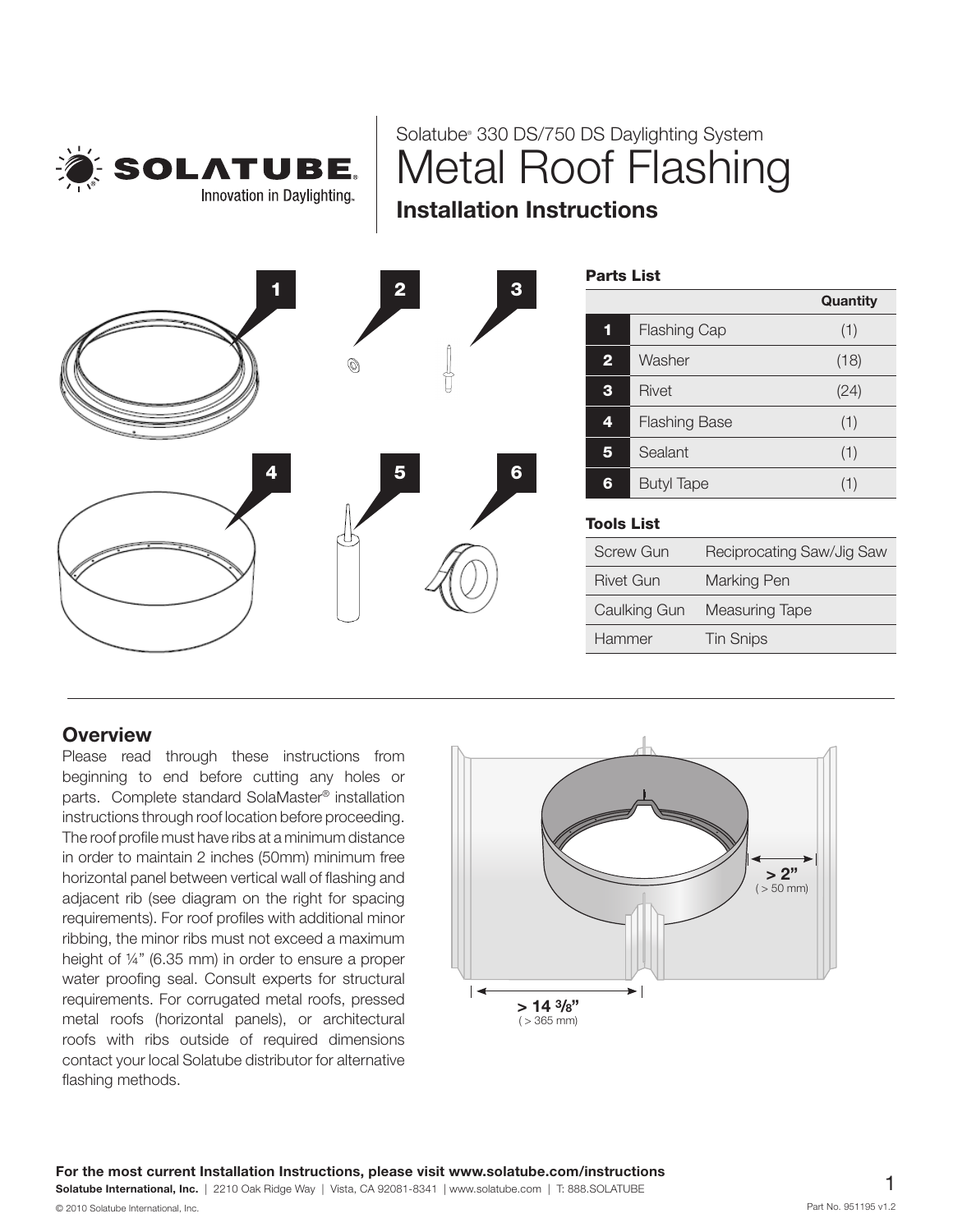# Do not proceed with the installation until you have read the entire instructions, including these warnings. (Use of materials or methods not authorized by Solatube International will result in invalid warranty.)

Solatube International, Inc. (seller) assumes no responsibility or obligation whatsoever for the failure of an architect, contractor, installer, or building owner to comply with all applicable laws, ordinances, building codes, energy codes, fire and safety codes and requirements, roof warranties and adequate safety precautions. Installation of this product should be attempted only by individuals skilled in the use of the tools and equipment necessary for installation. Protect yourself and all persons and property during installation. If you have any doubts concerning your competence or expertise, consult a qualified expert before proceeding.

# Install at your own risk!

**WARNING** 

Solatube product installations may be dangerous and include the potential for death, personal injury, and property damage. The hazardous conditions include but are not limited to the following:

- During installation the Solatube Daylighting System's reflective tubes may focus sunlight, causing intense heat or fire. Remove protective film only after the parts have been installed. Prior to and during installation, do not leave tubes in contact with combustible materials or unattended, especially near direct sunlight. Avoid skin burns.
- Solatube Daylighting Systems and Solar Star products may have sharp edges. Always wear leather or canvas gloves while handling and installing products.
- Solatube product installations require climbing and working at dangerous heights, including on ladders, scaffolding, roofs, and in attic spaces. Risk of death, personal injury and property damage may result from a fall or from falling objects. Use extreme caution to minimize risk of accidental injury, including, but not limited to the following procedures:
- Clear area below your work space of all people, animals and other items.
- Avoid working on surfaces that are slippery or wet.
- Use foot wear with excellent traction.
- Use only strong, well supported ladders.
- Work only in calm dry weather.
- When in the attic, ensure that your weight is supported at all times with structurally sound framing; drywall material is not designed to carry a person's weight.
- To reduce the risk of fire, electric shock, and personal injury, basic safety precautions should always be followed when using electrical tools, including always wearing safety goggles or other suitable eye protection and ensuring work area is clear of all electrical wires, gas pipes, water pipes, and other obstacles.
- When working in the attic or other dusty areas, use of a mask or respirator is recommended to avoid lung irritation. Attic spaces may be dark, confined, and subject to extreme temperatures. Beware of sharp protruding objects. Do not attempt installation without having someone within range of your voice or close enough to come to your aid, if necessary.
- Solatube products are not designed to withstand the weight of a person, tools, or other objects. Walking or placing objects on the product could cause personal injury and property damage. If the product is damaged, the structural capacity may be weakened; therefore the product should be repaired immediately. For safe installation and use, do not deviate from these installation instructions

## Reroofing

Solatube products require special care if removed for re-roofing. In order to ensure proper removal and reinstallation, please contact your Solatube representative.





## Daylighting Systems Installation Tips

These instructions are a step-by-step guide for the installation of a Solatube Daylighting System in the following conditions. For other roof types, please contact your Solatube representative for additional information.

## Built Up Flat Roof - Single Ply/Membrane - Asphalt Shingle - Low/No Pitched - Pitched - Prefabricated Curbs – Metal Roof Panels

- Allow at least 2-3 hours for the installation, particularly if this is your first installation.
- During the day, turn off all of the lights in the room to see how much natural light comes in through the windows, and determine the best position for the Solatube Daylighting System. To light a specific area, place the system over the area, not in the center of the room. This will prevent the desired area from being shaded by tall objects in the room.
- Measure the distance between the roof and the ceiling. If you don't have enough tubing, contact your Solatube Dealer for additional tubes.
- Avoid roof locations shaded by trees, ridges and chimneys, or near water channels or valleys. Also, avoid roof areas with obstructions such as fire sprinklers, HVAC equipment, gas, water or drain pipes, air ducts or flues and ensure that the roof is adequate to endure an installation without damaging its waterproofing properties or weakening the building structure.
- All adhesives, seals and tapes are recommended to be applied to a dry surface at a minimum of 70°F (21°C) for maximum performance.
- Foil tape contains a pressure sensitive adhesive and pressure must be applied to all seams for proper bonding. Foil tape is not intended for use as structural support of the extension tubes. For structural integrity use Manufacturer supplied fasteners on all overlapping extension tube joints.

### For the most current Installation Instructions, please visit www.solatube.com/instructions

Solatube International, Inc. | 2210 Oak Ridge Way | Vista, CA 92081-8341 | www.solatube.com | T: 888.SOLATUBE 2 © 2010 Solatube International, Inc. Part No. 951195 v1.2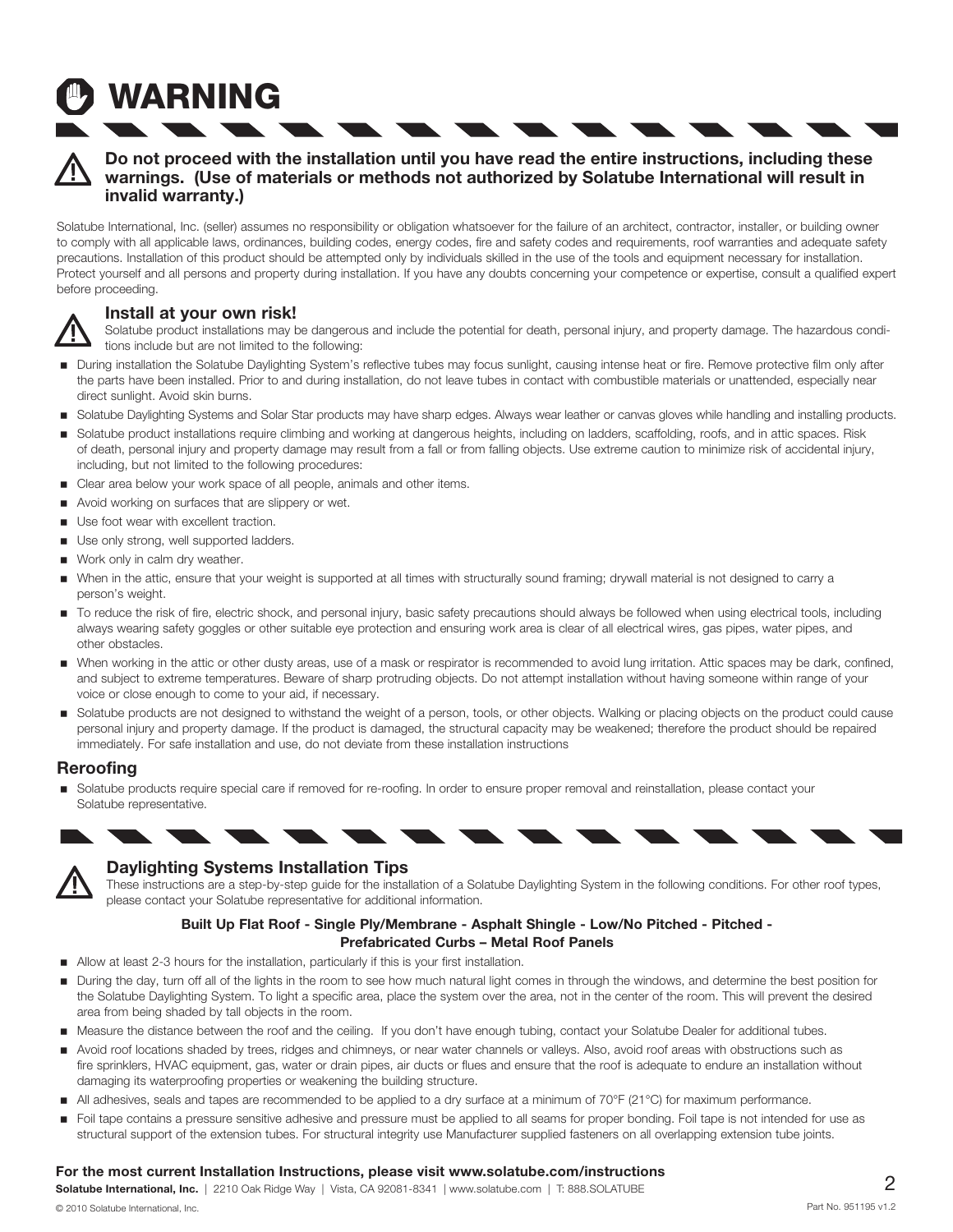Make a Roof Profile Template<br>Trace rib profile onto a piece of sheet-metal to make template. Cut-out profile 1/16 inch (1.6mm) larger than actual rib size.





#### Position Curb Over Rib

**3** Place flashing base over rib and use pre-drilled holes as a guide to been fectorer below in red panel. Place rivets in below guide to bore fastener holes in roof panel. Place rivets in holes without activating them to keep flashing base stationary during the process.



#### Make Roof Penetration







Mark Roof Penetration Mark roof penetration cut line ¾ inch (20mm) inside of flashing base edge.





Clean roof surface using rubbing alcohol or other approved roof cleaning materials. Clean area should be minimum 1 inch (25mm) larger than outside edge of flashing base. Note: Improper cleaning of roof surface will compromise water proofing method.